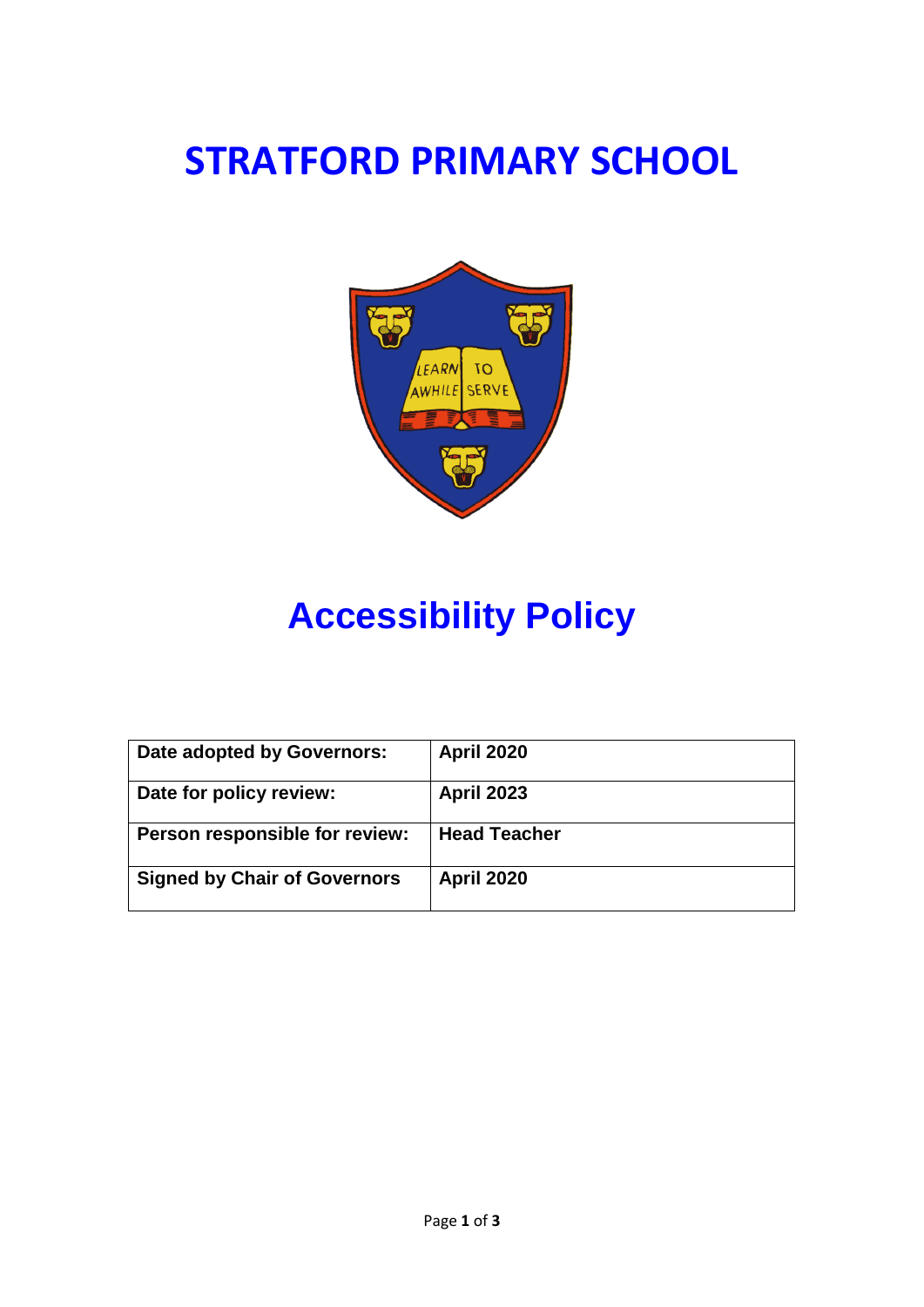## **At Stratford Primary School Every Child Matters.**

The Governors, staff and pupils are committed to making the building and resources accessible to all who learn, work and visit our school.

## **Building**

- The school consists of one main level with all rooms coming from one main corridor which runs the length of the building. The building is all on one level with stairs to a mezzanine. All of the doors are wide enough for wheel chair access.
- The school has one disabled toilet located near the hall door. This includes an emergency alarm call if there is a problem.
- Access to the hall can be gained through the fire door which leads into the front playground and from the main corridor.
- Fittings such as taps etc. are adapted when a need is identified eg: pupil moving to new class area.
- Good computing access is available throughout the school and stand-alone computers/ iPads are available for individual pupil needs.

## **Playgrounds and paths**

The playground is flat and is on a level surface. It is accessible from Broad Street through the carpark path and through the playground gate.

## **Outdoor learning areas**

• The Reception area and KS1 and KS2 play areas are accessible from main corridors.

## **Curriculum**

- All pupils are able to access the curriculum through the provision and differentiation made by the teaching team. Some pupils (Physical needs/EHCP) have a dedicated Teaching Assistant to assist with access / movement around class / school. They take the lead in the management of physical needs and are required to inform the Headteacher/ SENDCO of any access difficulties.
- All pupils are able to access the curriculum through differentiation for learning. The provision and standards are monitored by the SENDCO. This includes class work, intervention groups and the work of support staff.
- When a child requires additional help/ support the LA SEN team will be informed as soon as possible and where necessary an EHC plan will be implemented identifying their individual needs.

## **Temporary disability**

• From time to time, pupils and staff may have temporary disabilities e.g. broken leg etc. Staff will make arrangements, classroom organisation / playtimes to ensure that they are able to access school. Staff will require a doctor's note indicating they are fit to return to work, as they are responsible for the Health and Safety of children which should not be compromised by staff disabilities. The appropriate risk assessment must be completed before the staff member is on site.